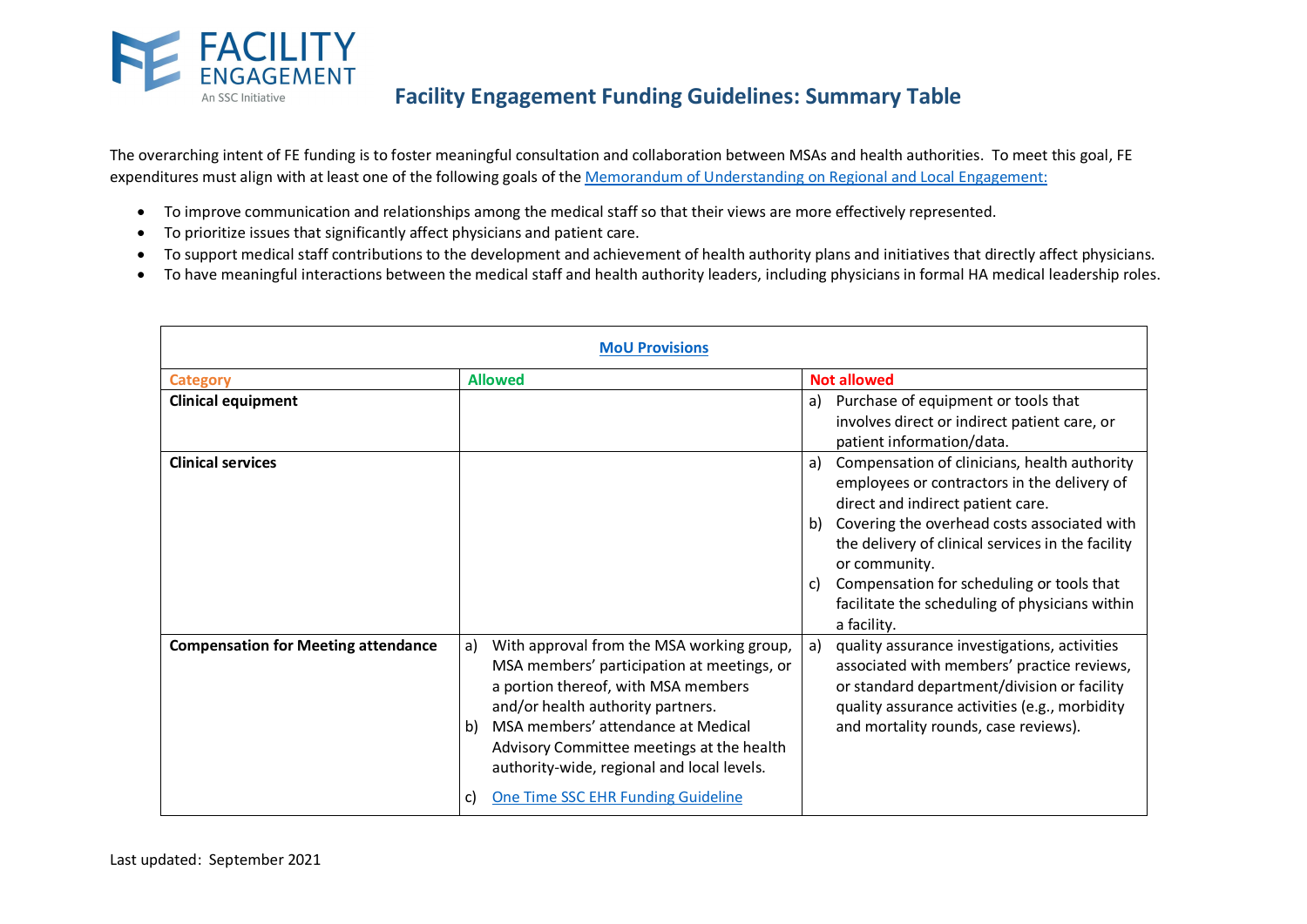| <b>Donations</b>                    |                                                                                                                                                                                                                                                                                                                        | Attendance at department/division<br>b)<br>meetings <sup>1</sup> or MSA meetings as required by<br>the medical staff rules.<br>quality assurance committees associated or<br>C)<br>reporting to the Medical Advisory<br>Committee at any level.<br>Meetings as part of contract deliverables<br>d)<br>with the health authority, and health<br>authority operational leaders.<br>Purchase of non-cash gifts (e.g., prizes) for<br>e)<br>meeting attendees who are receiving<br>sessional payment.<br>Donations to any entity including charities,<br>a)<br>non-profits, or political parties |
|-------------------------------------|------------------------------------------------------------------------------------------------------------------------------------------------------------------------------------------------------------------------------------------------------------------------------------------------------------------------|----------------------------------------------------------------------------------------------------------------------------------------------------------------------------------------------------------------------------------------------------------------------------------------------------------------------------------------------------------------------------------------------------------------------------------------------------------------------------------------------------------------------------------------------------------------------------------------------|
| Purchase of real estate or vehicles |                                                                                                                                                                                                                                                                                                                        | $\mathsf{a}$<br>None                                                                                                                                                                                                                                                                                                                                                                                                                                                                                                                                                                         |
| <b>Advertising</b>                  | Physician recruitment ads<br>a)<br>MSA staffing job postings<br>b)<br>Internal promotion and communication of<br>c)<br>MSA activities and meetings                                                                                                                                                                     | Paid marketing of the MSA to the general<br>a)<br>public                                                                                                                                                                                                                                                                                                                                                                                                                                                                                                                                     |
| <b>Alcohol</b>                      |                                                                                                                                                                                                                                                                                                                        | Purchase of alcohol<br>a)                                                                                                                                                                                                                                                                                                                                                                                                                                                                                                                                                                    |
|                                     | <b>SSC FE Working Group Enhancements to the MOU provisions</b>                                                                                                                                                                                                                                                         |                                                                                                                                                                                                                                                                                                                                                                                                                                                                                                                                                                                              |
| <b>Capital Projects</b>             | a) FE funds may be used for capital projects or<br>renovations (e.g., physician lounges) to a<br>lifetime limit (i.e., does not renew each<br>year) of 15% of their annual site funding or<br>\$40,000, whichever amount is higher. It is<br>recommended MSAs engage early with<br>health authority partners and other | Capital projects or renovations where the<br>a)<br>funding responsibility rests elsewhere,<br>regardless of whether the funding for these<br>projects is considered inadequate (e.g.,<br>renovations and capital maintenance that<br>are the responsibility of the health<br>authority).                                                                                                                                                                                                                                                                                                     |

 $^1$  Matters discussed at department/division meetings include: call schedules, recruitment, resource allocation, equipment and space requests if applicable, issues or complaints about or raised by other departments, and assigning or dividing up attendance for other meetings and committees. For facilities that do not have department meetings, FE funds cannot be used to cover physicians' time discussing matters typically discussed at department meetings.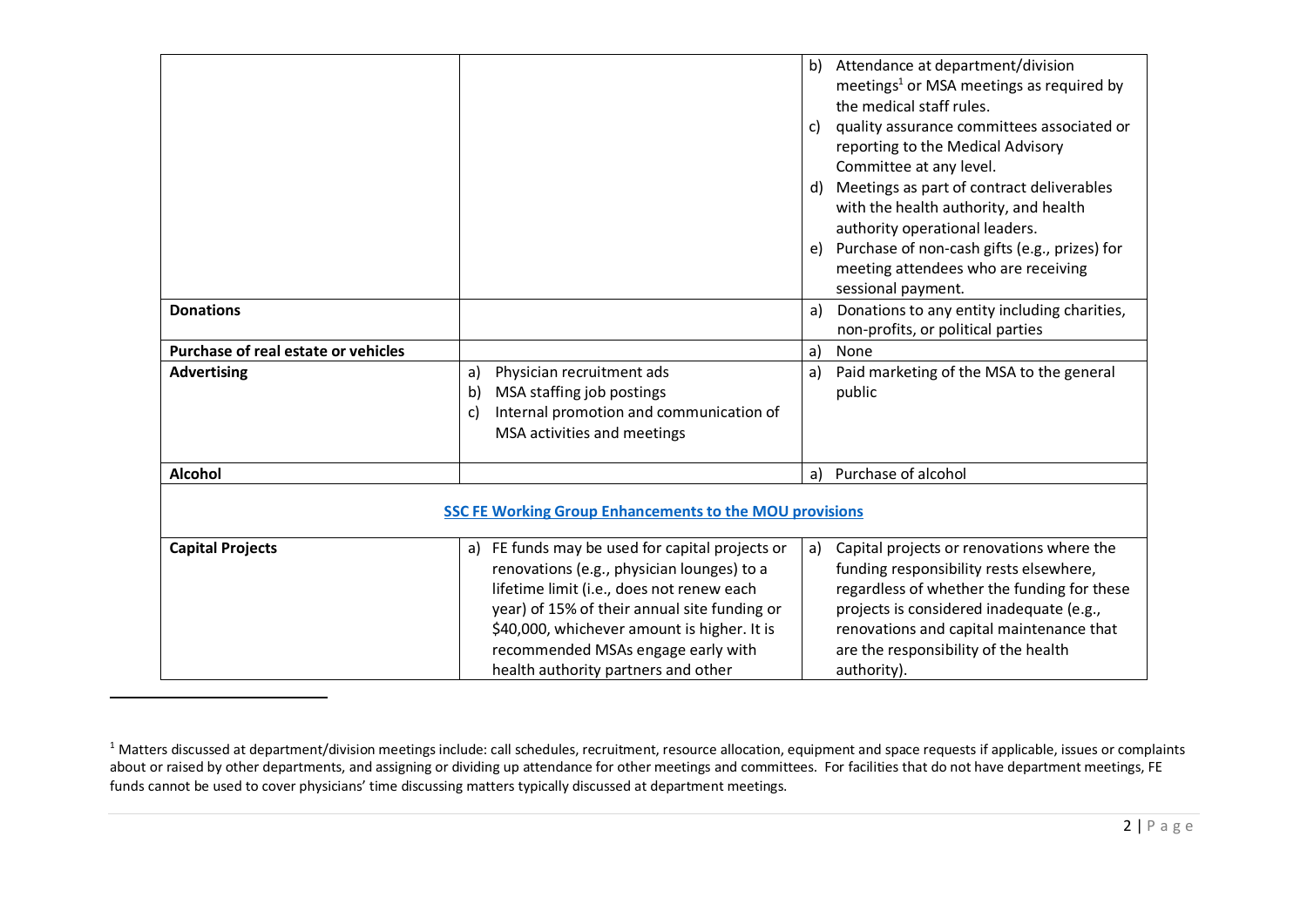|                                                                                  | stakeholders (e.g., hospital foundations) to<br>identify opportunities for co-development<br>and cost-sharing, to ensure the project's<br>intent progresses the MOU's goals, and that<br>other types of engagement activities with<br>the physicians and health authorities are<br>also undertaken by the MSA. Exceptions to<br>this policy must be pre-approved by the SSC<br>FEWG Co-Chairs prior to any undertaking. | FE capital project spending cannot purchase<br>b)<br>equipment, tools and/or pay for renovation<br>costs that are prohibited within the FE<br>funding guidelines (e.g., clinical equipment,<br>fitness equipment/structures). |
|----------------------------------------------------------------------------------|-------------------------------------------------------------------------------------------------------------------------------------------------------------------------------------------------------------------------------------------------------------------------------------------------------------------------------------------------------------------------------------------------------------------------|-------------------------------------------------------------------------------------------------------------------------------------------------------------------------------------------------------------------------------|
| <b>Project infrastructure</b>                                                    | Hire contracted staff to assist with the<br>a)<br>operationalization of projects approved by<br>the MSA executives and/or MSA working<br>group (e.g., evaluation, data collection and<br>analysis, project coordination and tracking).<br>MSAs must consider if and how projects are<br>sustained beyond pilot phases by engaging with<br>key stakeholders (e.g., health authority) early in<br>development.            |                                                                                                                                                                                                                               |
| <b>Other Joint Clinical Committee projects</b><br>seeking sustainability funding | Considerations when using JCC funds:<br>the relevance of the project to address<br>facility-based issues;<br>the extent of MSA and health authority<br>involvement;<br>whether funding responsibility rests<br>$\bullet$<br>elsewhere, regardless of whether funding<br>for those activities is considered<br>adequate; and,<br>if there are cost-sharing opportunities,<br>$\bullet$<br>where applicable.              |                                                                                                                                                                                                                               |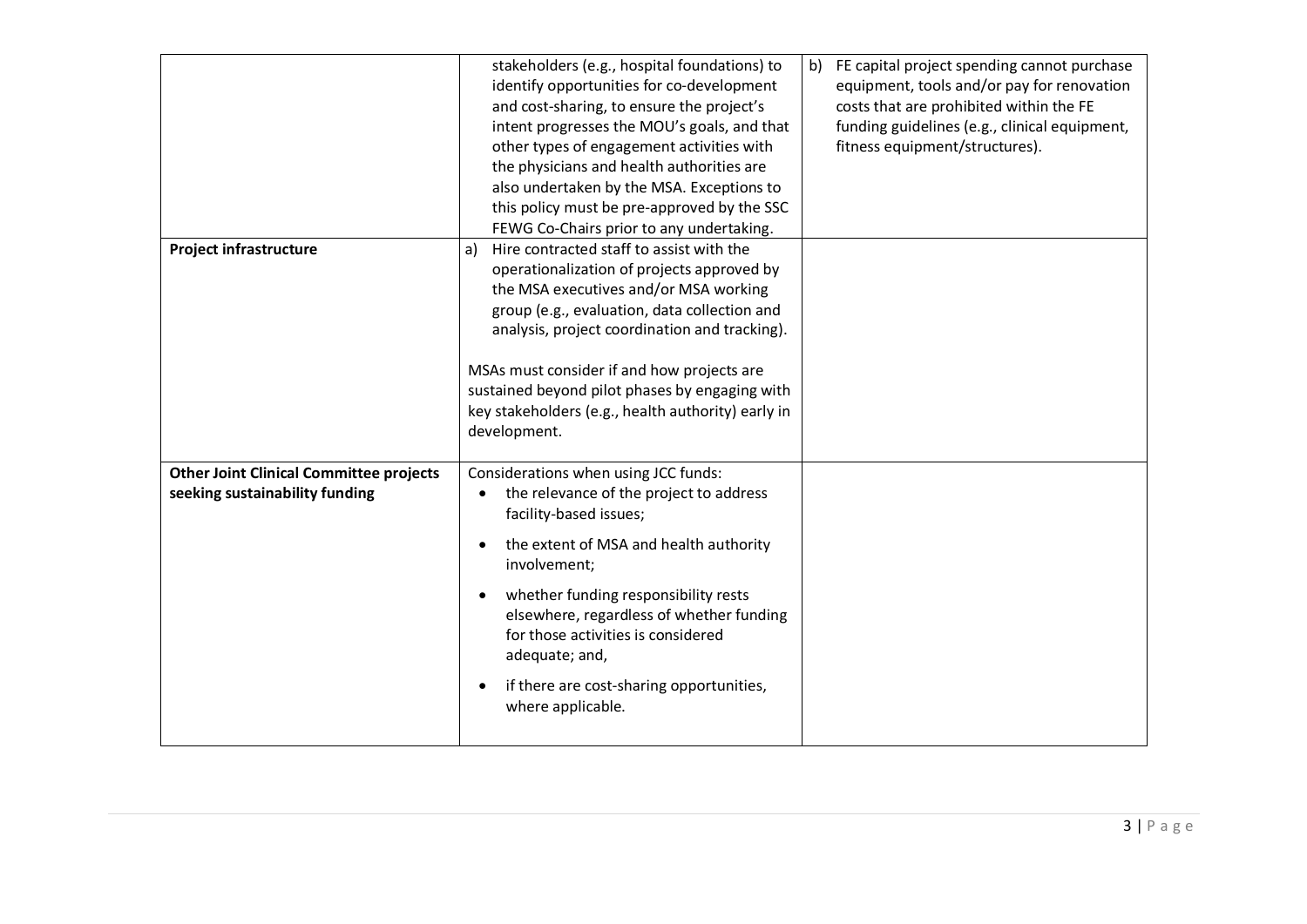| Physician research and quality projects             | Quality improvement projects <sup>2</sup> that<br>a)<br>encompass the Institute of Health<br>Improvement Quadruple Aim (i.e.,<br>improving patient outcomes, improving<br>patient and provider experience, reducing<br>costs), involve multiple physician groups<br>and/or collaboration with health authority<br>partners.                                                                                                                                                                                                                                                                                                                                                                     | FE funds cannot be used for physician<br>a)<br>research projects <sup>3</sup> .                                                                                                                                                                                     |
|-----------------------------------------------------|-------------------------------------------------------------------------------------------------------------------------------------------------------------------------------------------------------------------------------------------------------------------------------------------------------------------------------------------------------------------------------------------------------------------------------------------------------------------------------------------------------------------------------------------------------------------------------------------------------------------------------------------------------------------------------------------------|---------------------------------------------------------------------------------------------------------------------------------------------------------------------------------------------------------------------------------------------------------------------|
| <b>Continuing Professional Development</b><br>(CPD) | CPD not directly related to patient care<br>a)<br>(e.g., quality improvement, physician<br>leadership, organizational development,<br>cultural safety and humility):<br>FE funds can pay for sessionals and<br>associated expenses for CPD<br>events/activities that involve required<br>active participation (e.g., interactive<br>discussions with peers and trainer, break<br>out groups, independent tasks requested<br>by trainer).<br>FE funds can only be used for expenses<br>(not sessionals) for CPD events/activities<br>that involve passive participation (e.g.,<br>receiving information only; no expectation<br>of participants to discuss or complete<br>tasks by the trainer). | CPD directly related to patient care:<br>a)<br>If CME credits are provided, no sessionals<br>can be paid by FE.<br>FE funds cannot pay for sessionals and<br>$\bullet$<br>associated expenses for CPD<br>events/activities required for privileges or<br>licensing. |

<sup>&</sup>lt;sup>2</sup> Quality improvement aims to improve internal processes, practices, costs or productivity by assessing an existing practice; applies a flexible design on ongoing feedback through Plan Do Study Act cycle; and, is completed quickly through rapid cycles.

<sup>&</sup>lt;sup>3</sup> Research aims to generate new knowledge that is generalizable to the wider population; test a new practice, theory or intervention; and, its design is tightly controlled in order to limit the effect of confounding variables on the variables of interest. For further information, please click here: Is it research or quality improvement?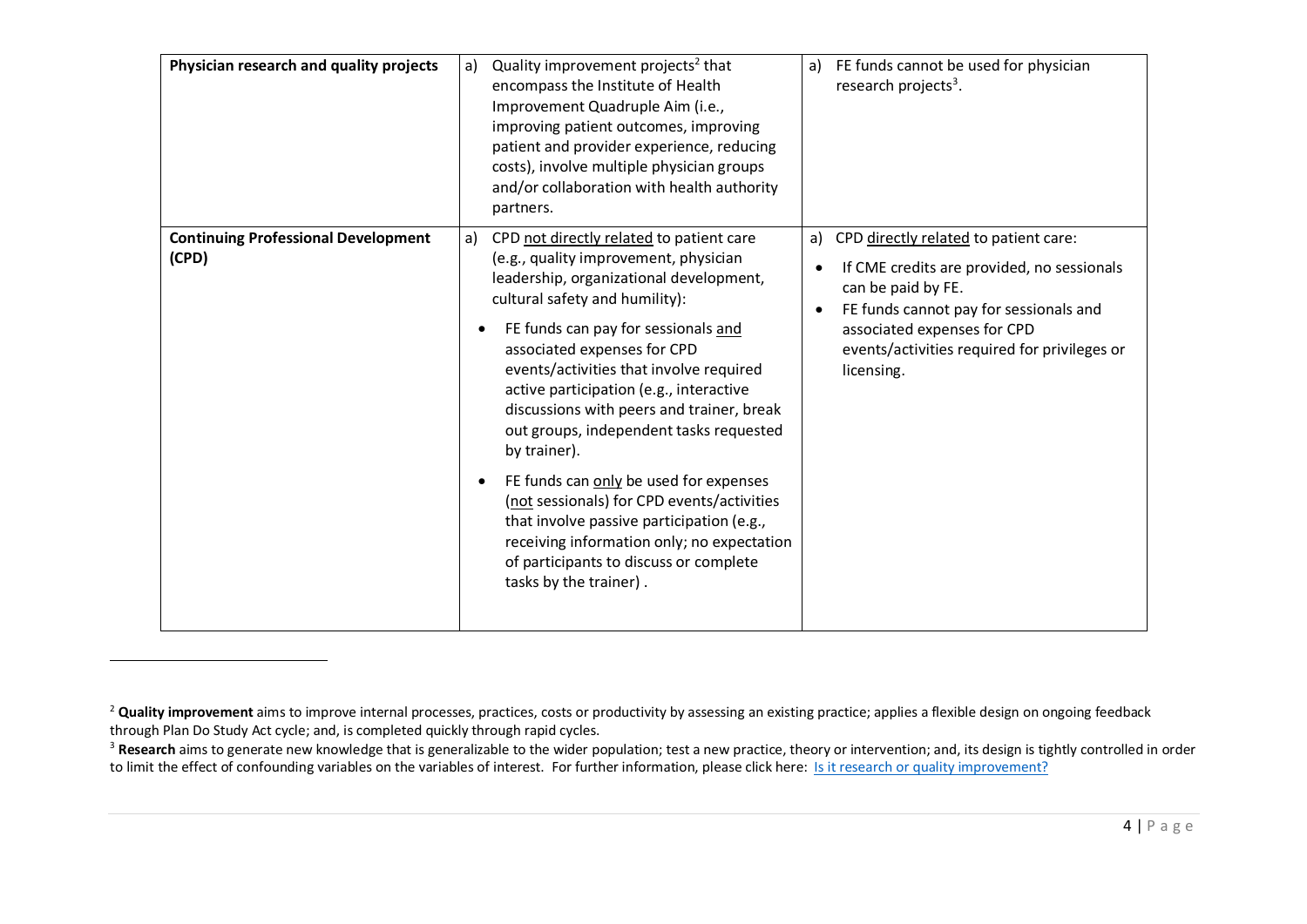|                                                | $\bullet$ | CME credits can be claimed<br>simultaneously for both active and passive<br>participation in CPD events/activities that<br>are not directly related to patient care.<br>b) CPD directly related to patient care:<br>FE funds can pay for associated expenses<br>for group-based CPD events/activities not<br>required for privileges or licensing. If no<br>CME credits are provided, sessionals can<br>be covered by FE. |    |                                                                                                                                                                                                                                                                        |
|------------------------------------------------|-----------|---------------------------------------------------------------------------------------------------------------------------------------------------------------------------------------------------------------------------------------------------------------------------------------------------------------------------------------------------------------------------------------------------------------------------|----|------------------------------------------------------------------------------------------------------------------------------------------------------------------------------------------------------------------------------------------------------------------------|
| <b>Electronic Health Record (EHR) Training</b> |           | a) Please refer to the MSA EHR Engagement<br>One-Time Funds Funding Guideline for more<br>information on what FE funds can be used<br>for in EHR engagement work.                                                                                                                                                                                                                                                         | a) | FE funding cannot be used for physicians'<br>time spent in formal EHR training and other<br>training that is essential for implementing<br>EHRs (e.g., dictation).                                                                                                     |
| <b>Physician Quality Improvement</b>           | b)<br>C)  | Physician Quality Improvement graduates'<br>time spent training and guiding their MSA<br>colleagues on MSA endorsed quality<br>projects.<br>Pay MSA members' time in working with the<br>PQI-funded physicians on their projects at<br>various stages (e.g., design, implementation,<br>evaluation).                                                                                                                      |    |                                                                                                                                                                                                                                                                        |
| <b>Events</b>                                  | a)        | FE funds can only be used for social events<br>that align with the MOU objectives and the<br>MSA's strategic priorities. Structured and<br>unstructured events can be held at the<br>hospital/facility or off-site. Event examples<br>include those supporting networking,<br>rewards and recognition, celebration, and<br>socializing opportunities attached to AGMs<br>and strategic planning retreats.                 | a) | Sessional payment for the event cannot be<br>provided.<br>b) Attendees who do not have a direct role in<br>Facility Engagement (i.e., family members)<br>cannot have their individual expenses<br>covered by FE and/or be remunerated for<br>their participation time. |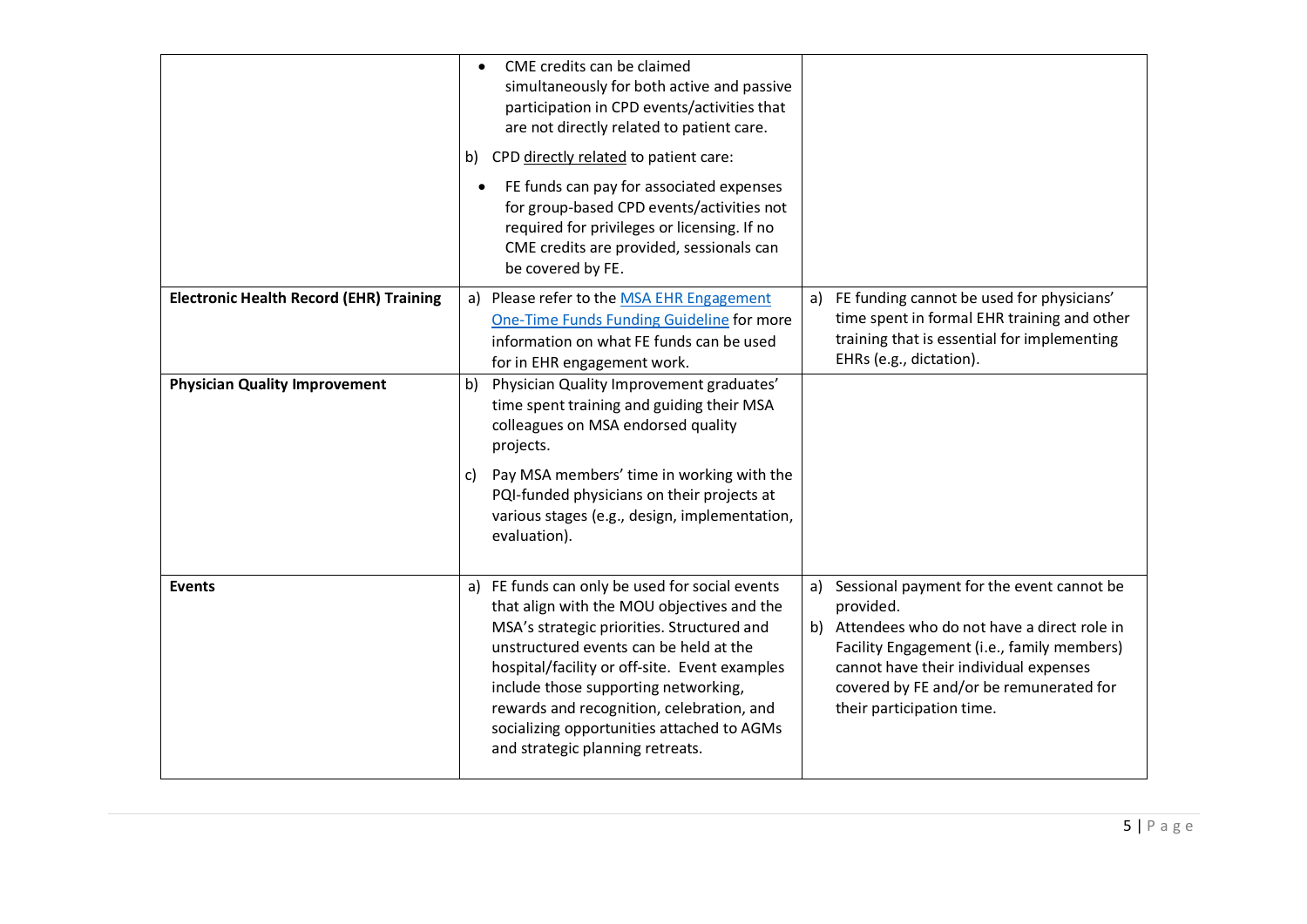|                            | b) FE funds can only be used to cover the cost<br>of food, venue and other administrative<br>expenses necessary to hold the event safely<br>(if required).<br>c) The use of FE funds for events will be<br>capped at an annual maximum budget of<br>10% of MSA's annual funding amount. If an<br>MSA would like to exceed their maximal<br>budget cap for events in a particular year, a<br>request can be submitted to the FEWG Co-<br>Chairs for exemption.                          |                                                                                                                                                                 |
|----------------------------|----------------------------------------------------------------------------------------------------------------------------------------------------------------------------------------------------------------------------------------------------------------------------------------------------------------------------------------------------------------------------------------------------------------------------------------------------------------------------------------|-----------------------------------------------------------------------------------------------------------------------------------------------------------------|
| <b>Wellness activities</b> | Support activities that address work<br>a)<br>a)<br>environment and organizational risks for<br>increasing physician burnout (e.g., reducing<br>administrative burdens on physicians;<br>improving work flows; improving collegiality<br>among and within work groups such as<br>improving teamwork, communication and<br>conflict management).                                                                                                                                        | Cover costs related to fitness or social<br>activities (e.g., gym memberships, gym<br>equipment, fitness classes, ski tickets,<br>golfing fees, yoga sessions). |
|                            | b) Group activities that enhance individual<br>approaches to manage burnout symptoms<br>such as resiliency training can be funded,<br>but sites should consider organizational and<br>work group strategies for reducing risk of<br>burnout as well (e.g., working with health<br>authority partners on reducing paperwork<br>or developing efficient workflows for<br>implementing electronic health records;<br>departmental training on respectful peer-to-<br>peer communication). |                                                                                                                                                                 |
| <b>Eligible Expenses</b>   | In accordance with SSC and Doctors of BC<br>a)<br>expense reimbursement policies, eligible<br>expenses associated with sessional claims are<br>limited to the following:                                                                                                                                                                                                                                                                                                               | <b>Alcohol policy</b>                                                                                                                                           |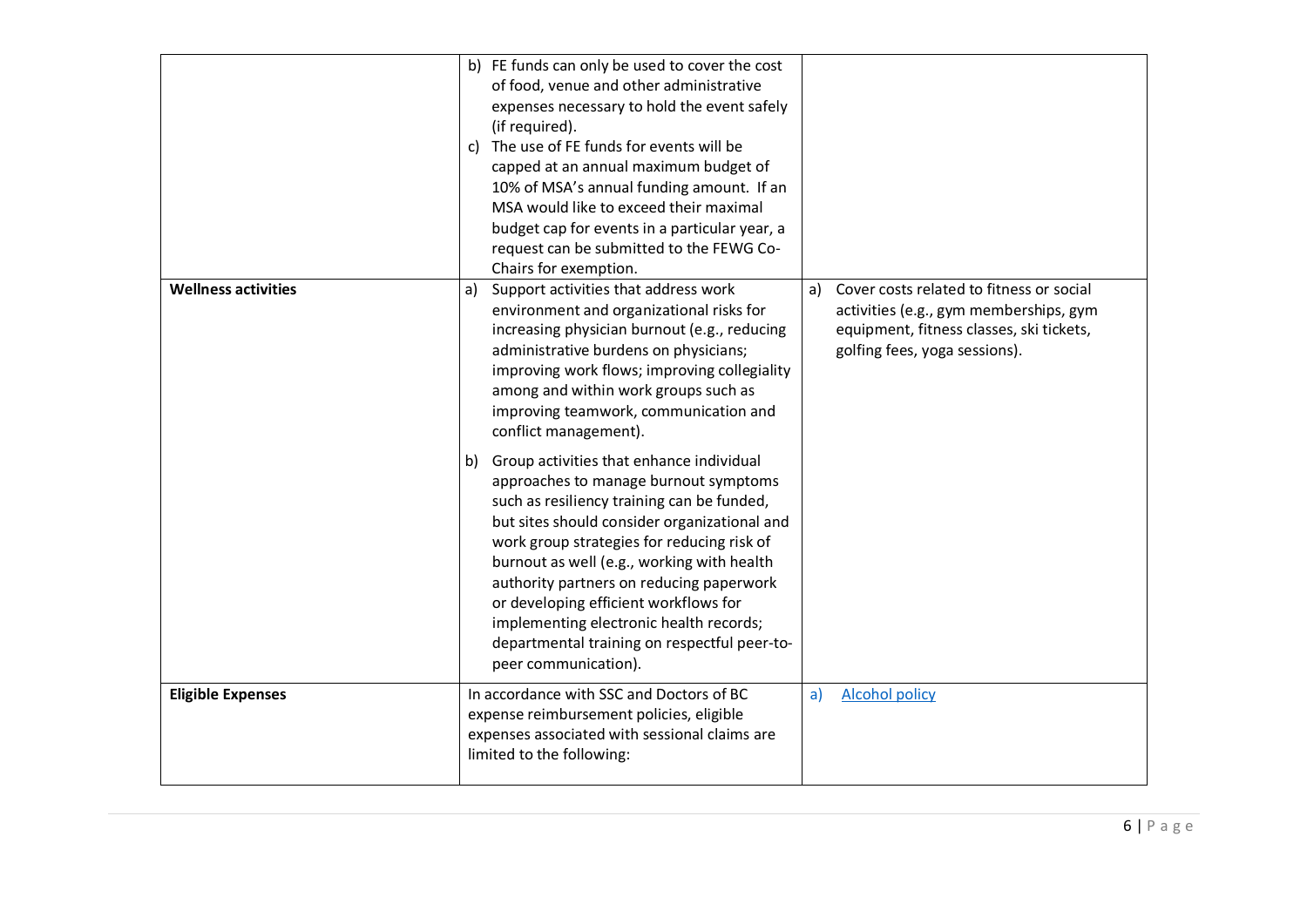| a) Meals: Breakfast, lunch and/or dinner<br>expenses while attending the<br>meeting/event, or spent on travel to and                                                                                                                                                                                                                                                                                                                                                              |  |
|-----------------------------------------------------------------------------------------------------------------------------------------------------------------------------------------------------------------------------------------------------------------------------------------------------------------------------------------------------------------------------------------------------------------------------------------------------------------------------------|--|
| from the meeting/event, are eligible for<br>reimbursement. Meal expenses will be<br>capped at \$100 per day. Where a meal is<br>provided free of charge, no claim for that<br>meal can be made.                                                                                                                                                                                                                                                                                   |  |
| b) Accommodation: A maximum of \$220<br>excluding tax per night is available for<br>accommodation. Between May 1st and<br>October 1st, a maximum of \$350 per night<br>will be available. Accommodation<br>expenses are not eligible for<br>reimbursement where the conference,<br>event or meeting is less than 50km from<br>the claimant's personal residence.<br>FE funds cannot be used to cover<br>accommodation costs for locum or medical<br>students/resident placements. |  |
| c) Travel and Vehicle Expense: Travel<br>expenses will be reimbursed for the most<br>expeditious route of travel (e.g., economy<br>airfare, taxis, car rentals, parking costs).<br>Private vehicle mileage will be reimbursed<br>(at the rate set in FEMS via Doctors of BC<br>policy) where one-way travel from the<br>claimant's personal residence or office<br>exceeds 50km.                                                                                                  |  |
| d) Travel Time: Travel time using the most<br>expeditious route may be paid at the<br>sessional rate for time away from the office<br>during business hours only.                                                                                                                                                                                                                                                                                                                 |  |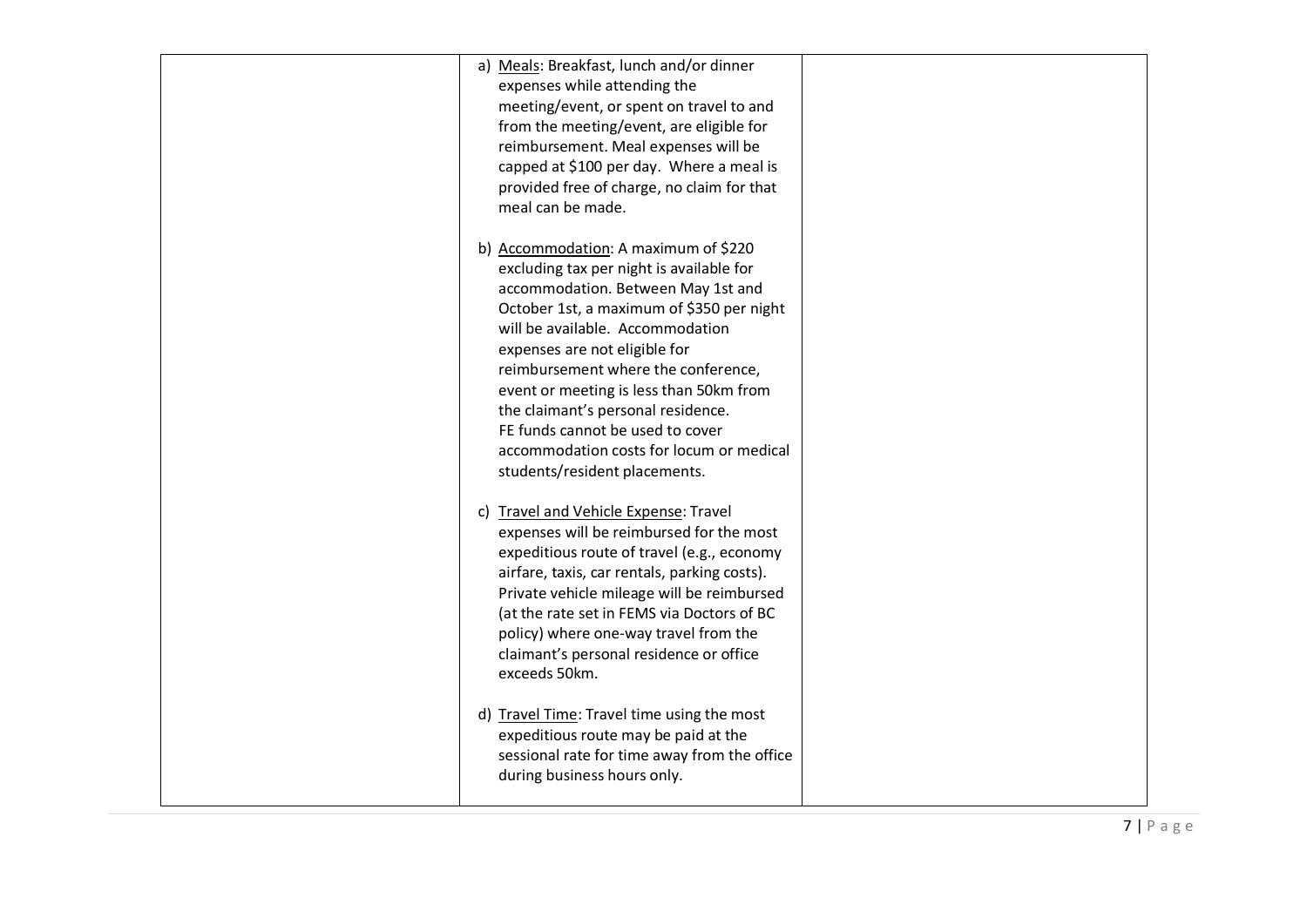|                                                                                       | e) Parking and registration expenses required<br>for attending the meeting/event.<br>All expenses must be accompanied by a receipt.<br>Where receipts are missing, proof of purchase<br>credit card statements will suffice.                                                                                                                                                                                                                                                                                                                                                                                                                                                                                                                                                                                                                                                                                                                  |                                                                                                                                                                                                                                                                                                                                                        |
|---------------------------------------------------------------------------------------|-----------------------------------------------------------------------------------------------------------------------------------------------------------------------------------------------------------------------------------------------------------------------------------------------------------------------------------------------------------------------------------------------------------------------------------------------------------------------------------------------------------------------------------------------------------------------------------------------------------------------------------------------------------------------------------------------------------------------------------------------------------------------------------------------------------------------------------------------------------------------------------------------------------------------------------------------|--------------------------------------------------------------------------------------------------------------------------------------------------------------------------------------------------------------------------------------------------------------------------------------------------------------------------------------------------------|
| <b>Alternatively Paid Physicians and Health</b><br><b>Authority Physician Leaders</b> | Support the engagement of all facility-based<br>a)<br>GPs and specialists who are paid on a fee-<br>for-service basis or under an alternative<br>payment arrangement (e.g., salaried, service<br>contracted, sessionally contracted).<br>b) Alternatively paid physicians and physicians<br>with formal heath authority leadership roles<br>(e.g., department head, medical director,<br>chief of staff) should consult with their<br>health authority regarding their<br>participation in specific FE activities to<br>determine whether or not the activities are<br>Services under their existing health<br>authority contract.<br>Alternatively paid physicians and physicians<br>C)<br>in formal health authority leadership roles<br>can only submit claims for FE activities if<br>they are not already being paid for that<br>work under their alternative payment<br>arrangement, health authority contract, or<br>by another party. |                                                                                                                                                                                                                                                                                                                                                        |
| <b>Residents</b>                                                                      |                                                                                                                                                                                                                                                                                                                                                                                                                                                                                                                                                                                                                                                                                                                                                                                                                                                                                                                                               | According to the Joint Clinical Committee<br>a)<br>sessional reimbursement guidelines,<br>residents are not entitled to charge sessional<br>fees and are only permitted to do so under<br>extraordinary circumstances. Prior approval<br>for sessional reimbursement must be received<br>by FE leadership. Expenses will be covered as<br>appropriate. |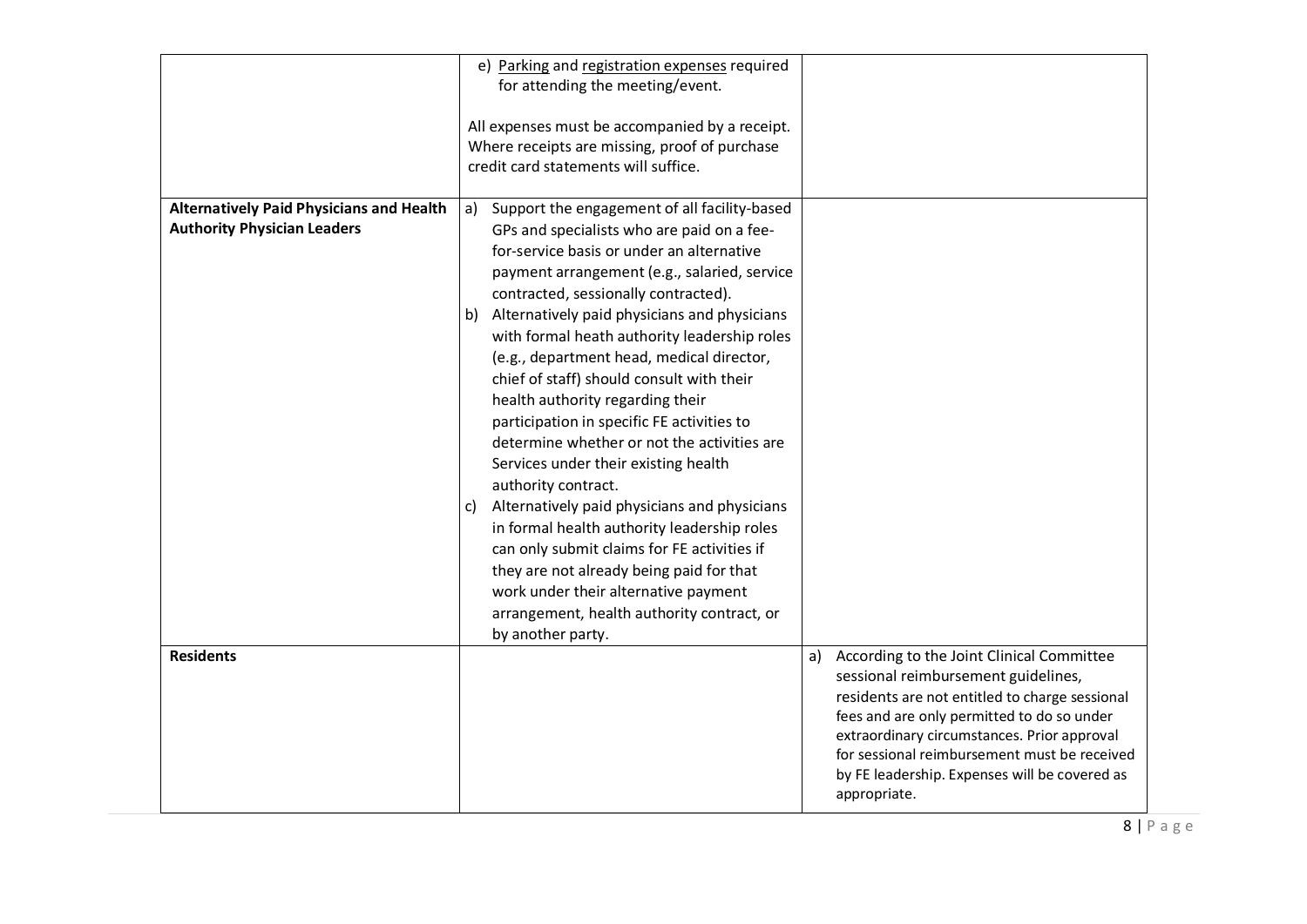| Recognition                  | a) Recognition of significant contributions by<br>physician leaders in furthering the MOU's<br>goals (e.g., plaque or award creation) can be<br>covered by FE funds provided the annual<br>budget is no more than 5% of their annual<br>site funding or \$5,000, whichever is lower.                                                                                                                                                                                                                                                                                                                                                                                                                                                                                                                                                                                                                                                                                                                                                                                                                                                                                                                 |                                                                                                                                                                                                                                                             |
|------------------------------|------------------------------------------------------------------------------------------------------------------------------------------------------------------------------------------------------------------------------------------------------------------------------------------------------------------------------------------------------------------------------------------------------------------------------------------------------------------------------------------------------------------------------------------------------------------------------------------------------------------------------------------------------------------------------------------------------------------------------------------------------------------------------------------------------------------------------------------------------------------------------------------------------------------------------------------------------------------------------------------------------------------------------------------------------------------------------------------------------------------------------------------------------------------------------------------------------|-------------------------------------------------------------------------------------------------------------------------------------------------------------------------------------------------------------------------------------------------------------|
| <b>Indigenous Engagement</b> | a) Engagement may include project<br>participation, consultation, cultural work,<br>and/or meeting attendance by<br>elders/knowledge keepers. The Joint Clinical<br>Committees (JCC) have recommended the<br>following guidelines and rates:<br>Ask and learn from the local Indigenous<br>$\bullet$<br>community or representative about the<br>typical compensation expected for the<br>request (i.e. drumming or elders attending<br>meeting).<br>If there are no locally-preferred<br>$\bullet$<br>compensation rates, use the JCC<br>suggested rates for honorariums (see<br>below).<br>Consider the additional cost burden of<br>$\bullet$<br>participation such as extensive travel to a<br>meeting, parking and meals.<br>The presentation of small gifts, in addition<br>$\bullet$<br>to the honorarium, may be appropriate in<br>situations of ceremonies and special<br>recognition as tokens of appreciation.<br>Examples include mugs, T-shirts, thank<br>you cards, tea or coffee, etc. depending<br>on the scale of work.<br>Support including expenses (e.g., meals)<br>$\bullet$<br>for accompanying caregivers may be<br>required for the Indigenous Elder or<br>Knowledge Keeper. | Funding for engagement should not be<br>a)<br>applied where funding responsibility rests<br>elsewhere i.e., if the representative is<br>receiving a paid salary to attend. This is to<br>avoid overlap and duplication of funding<br>from multiple sources. |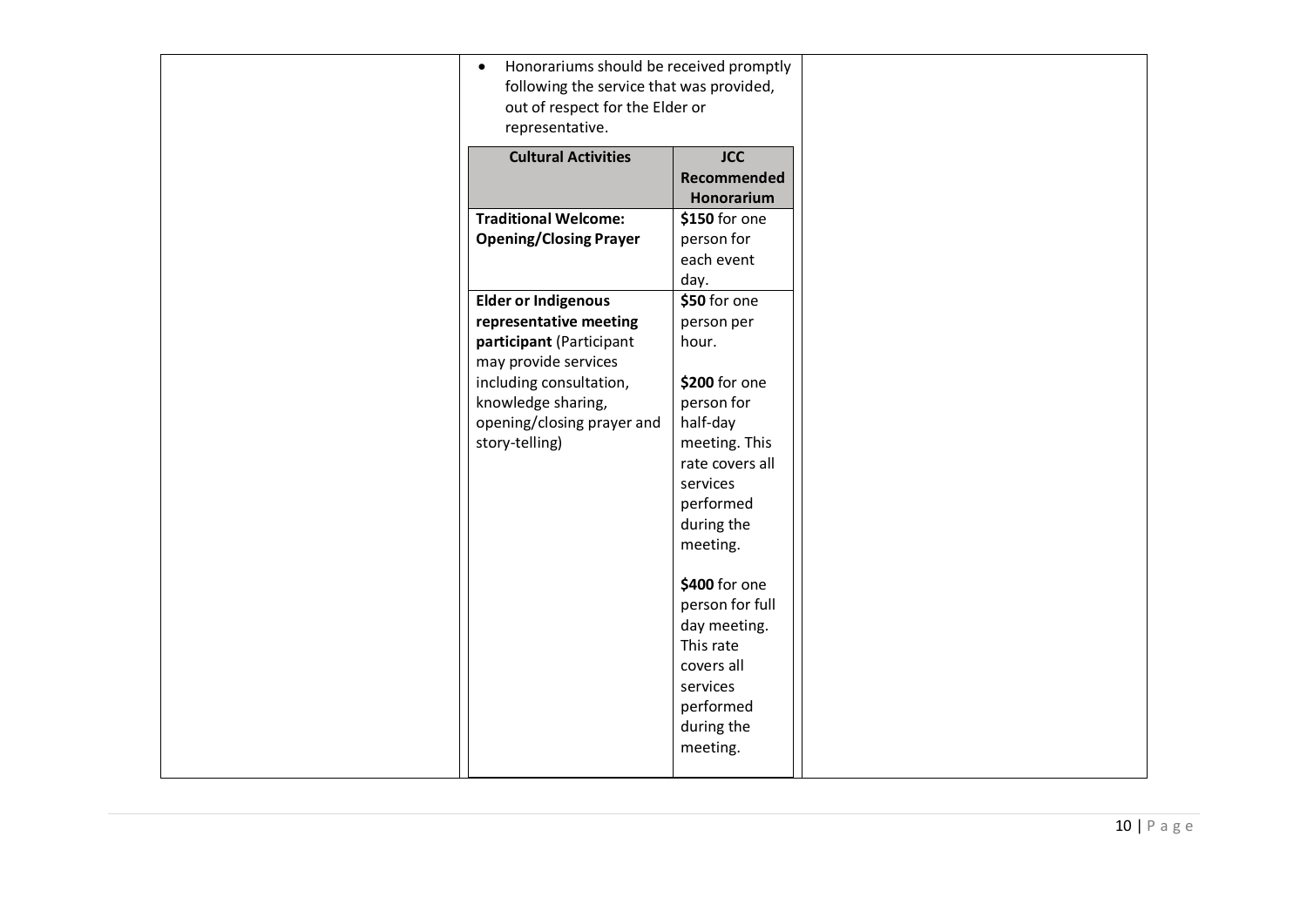| <b>Speakers/Presenters</b><br><b>Firekeepers/Doorkeepers</b><br>for Ceremony<br><b>Cultural Services (Such as</b><br>brushing, smudging,<br>healing sessions, sweat<br>lodge, longhouse<br>ceremony, | <b>Rates will</b><br>vary-refer to<br>individual for<br>rate.<br>$$100~\mathrm{per}$$<br>event.<br>\$350 per event<br>(5-8 hours). |
|------------------------------------------------------------------------------------------------------------------------------------------------------------------------------------------------------|------------------------------------------------------------------------------------------------------------------------------------|
| medicine/wellness<br>workshops)                                                                                                                                                                      |                                                                                                                                    |
| Individual                                                                                                                                                                                           | \$150 per                                                                                                                          |
| dancers/singers/drummers                                                                                                                                                                             | person per                                                                                                                         |
| (outside of contracted<br>cultural performance<br>groups)                                                                                                                                            | event day.                                                                                                                         |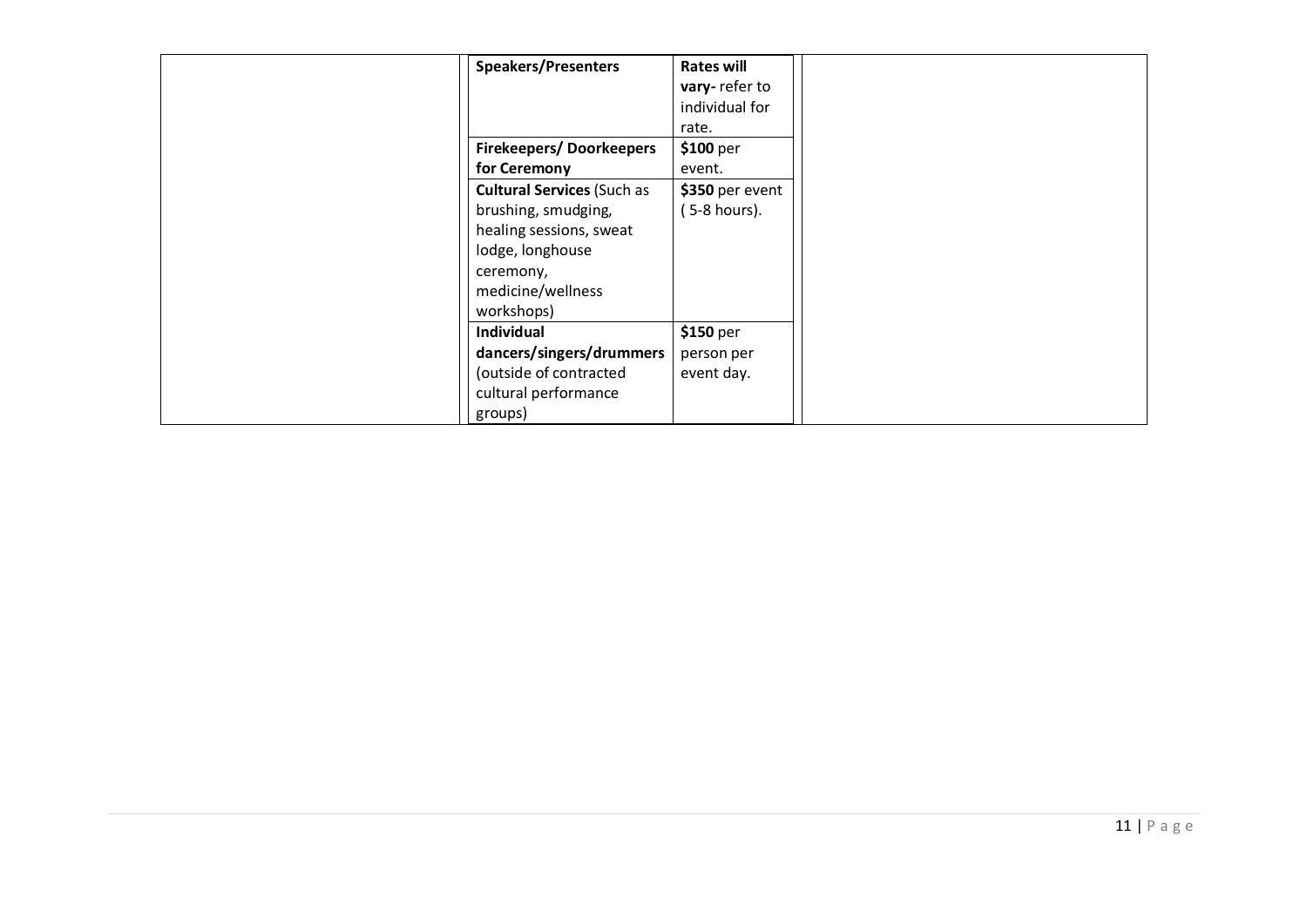If the activity does not fit under any of the above categories, then take the following steps:

## Step 1.

#### Ask yourself the following questions:

Does the proposed activity fall outside one of the specific categories of prohibited uses under the MOU or other SSC guidelines? (clinical equipment, paying for clinical services, real estate, etc.)

- a. Does the proposed activity fall outside one of the specific categories of prohibited uses under the MOU or other SSC guidelines? (clinical equipment, paying for clinical services, real estate, etc.)
- b. Does the proposed activity foster meaningful interactions and communication amongst MSA members and/or between the health authority and MSA members?
- c. Does the proposed activity directly influence positive change for the medical staff's work environment and patient care?
- d. Is the proposed activity supported by a broad spectrum of physicians at the site or in the region (e.g., multiple departments, multiple disciplines)?
- e. Is the proposed activity supported by the health authority (e.g., health authority sponsor or funding/in-kind commitment)?
- f. Is the MSA the most appropriate funding source?
- Would the MSA be able to publicly defend the proposed initiative as an appropriate use of public funding?
- h. If required, is the proposed initiative able to stand on its on without continued sustainment funding? This question does not apply if the proposed initiative does not require ongoing funding.

# Step 2:

The proposed initiative cannot proceed if the answer to a) is 'no'. There is no SSC appeal process for sites if the proposed initiative falls within one of the specific categories of prohibited uses in the MOU (section 5 (a) to (f)) or SSC funding guidelines.

If the answer to all of the above questions are a 'yes', then, you may proceed with using the FE funds for the activity.

If the answers from b) to h) are 'no' and the MSA is having difficulty reaching a decision, then:

## Step 3:

Bring the proposal forward to a regional MSA-HA table or ad hoc meeting for consultation and documentation. Participants should include other FE participating MSA executives in the region or sub-region, local/regional HA partners, and FE staff. HA partners are to be consulted on every potential grey zone funding decision prior to final approval by the MSA.